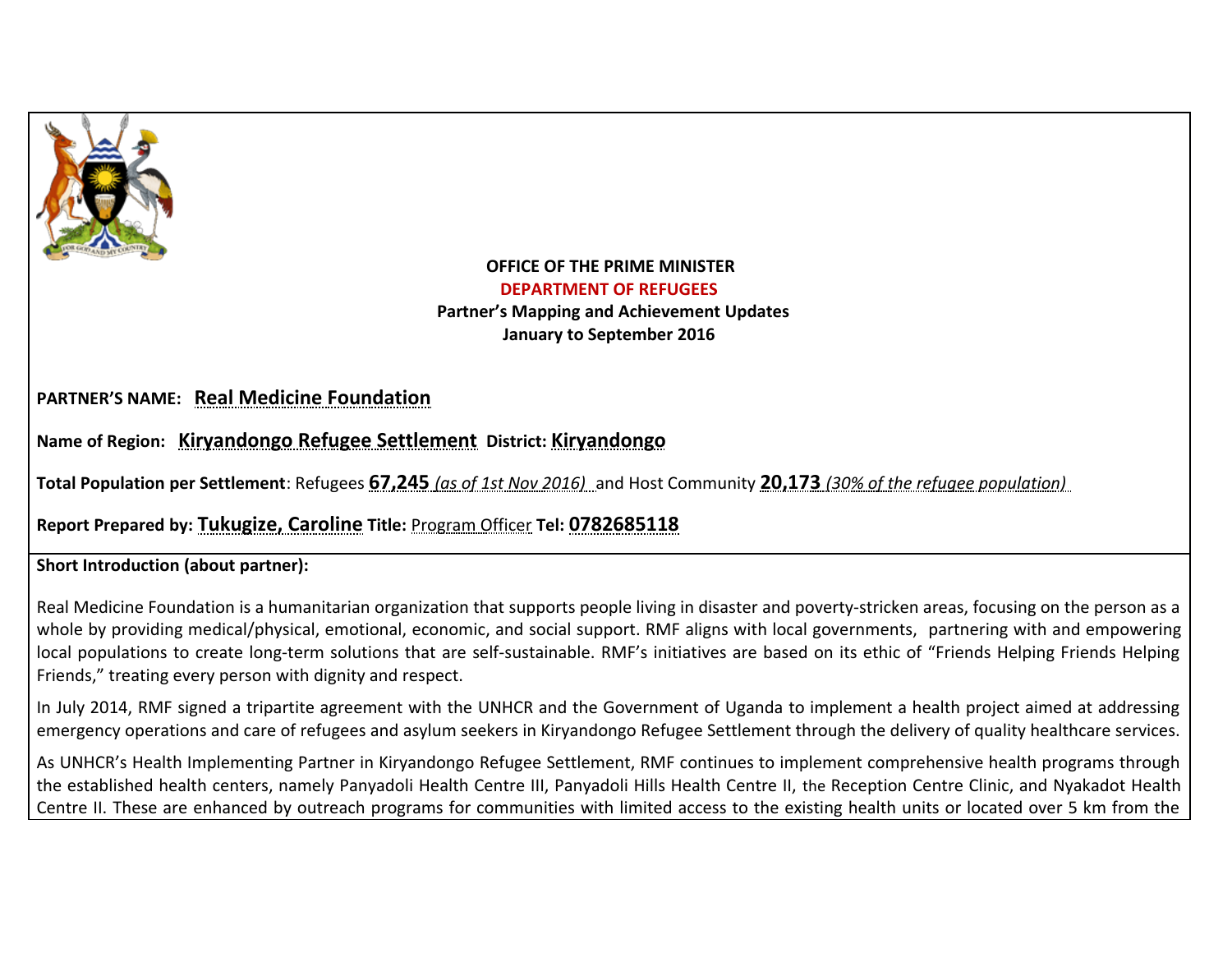| health facility as per the Ministry of Health access standard.                                                                                                                                                       |                                                                                                                |                                                                                                                           |                                                                                                                                   |                                               |
|----------------------------------------------------------------------------------------------------------------------------------------------------------------------------------------------------------------------|----------------------------------------------------------------------------------------------------------------|---------------------------------------------------------------------------------------------------------------------------|-----------------------------------------------------------------------------------------------------------------------------------|-----------------------------------------------|
| Sector Component(s) the Partner Implements:                                                                                                                                                                          |                                                                                                                |                                                                                                                           |                                                                                                                                   |                                               |
| Achievement of<br>(List the major results<br>bellow, and add more rows<br>if necessary.)                                                                                                                             | Results   Planned                                                                                              | <b>Actual</b>                                                                                                             | Name(s) of Refugee Zones                                                                                                          | Refugee<br>Name(s)<br>of<br><b>Settlement</b> |
| 1. Contributes<br>to<br>improvement of the<br>health status of the<br>population<br>through<br>delivery of<br>quality<br>healthcare services:<br>1.1 Providing/suppo<br>rting access to<br>primary<br>health<br>care | 45 health workers recruited                                                                                    | 63 contracted staff form our<br>dedicated implementation<br>team                                                          | Panyadoli Health Centre III<br>Panyadoli Hills Health<br>Centre II<br>Nyakadot Health Centre II<br><b>Reception Centre Clinic</b> | Kiryandongo Refugee<br>Settlement             |
| 1.2 Providing<br>community<br>based preventive<br>services                                                                                                                                                           | 144 integrated outreaches<br>30 VHTs supported<br>100% VHTs trained on<br>disease surveillance and<br>outbreak | 54 integrated outreaches<br>held<br>44 VHTs supported<br>100% VHTs trained on<br>cholera activity facilitated<br>by UNHCR |                                                                                                                                   |                                               |
| 1.3 Delivering health<br>services<br>to I<br>children under 5                                                                                                                                                        | 100% children under 5 years<br>access health services                                                          | 19,834 children have<br>accessed health services at<br>both outreach posts and                                            |                                                                                                                                   |                                               |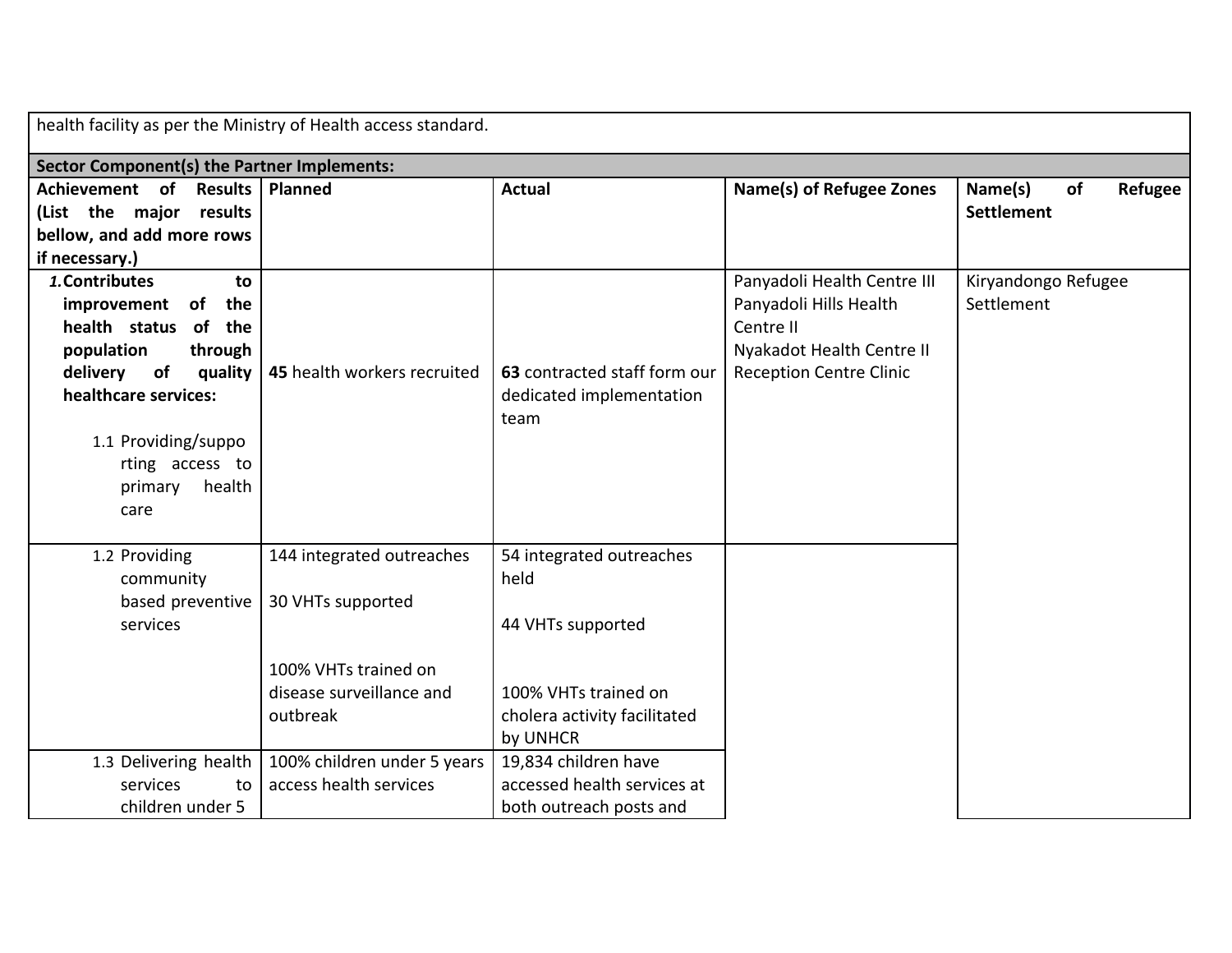|                                                          |                                                                                                                                                                                      | facilities                                                                                               |  |
|----------------------------------------------------------|--------------------------------------------------------------------------------------------------------------------------------------------------------------------------------------|----------------------------------------------------------------------------------------------------------|--|
| 1.4 Establishing                                         | and/or<br>150<br>patients                                                                                                                                                            | 403 patients/caretakers                                                                                  |  |
| referral<br>mechanisms                                   | caretakers supported                                                                                                                                                                 | supported                                                                                                |  |
|                                                          | 2 referral nurses provided<br>top-up allowance for 12<br>months each<br>120 patients supported for<br>specialized investigations,<br>CT scan, x-rays, ultrasound<br>scans, endoscopy | 2 focal nurses paid top-up<br>allowance<br>194 patients supported with<br>x-ray services                 |  |
| 1.5 Providing access<br>essential<br>to<br>drugs         | 80 patients supported with<br>supplementary medicines<br>100% of all supplies<br>procured                                                                                            | 104 patients supported with<br>supplementary medicines<br>90% of required supplies<br>procured           |  |
| 1.6 Improving<br>quality<br>of<br>laboratory<br>services | 100% laboratory reagents<br>and supplies                                                                                                                                             | <b>Procured HemoCue</b><br>cuvettes, RPR strips,<br>automatic pipettes, gas<br>slides, and Bunsen burner |  |
|                                                          | 1 gas cylinder<br>4 times gas cylinder refilled<br>in a year                                                                                                                         | 2 gas cylinders procured in<br>the previous quarter and<br>refilled                                      |  |
| 2. Persons of concern have                               | 12,614 women<br>of<br>child                                                                                                                                                          | 10,446 women of child                                                                                    |  |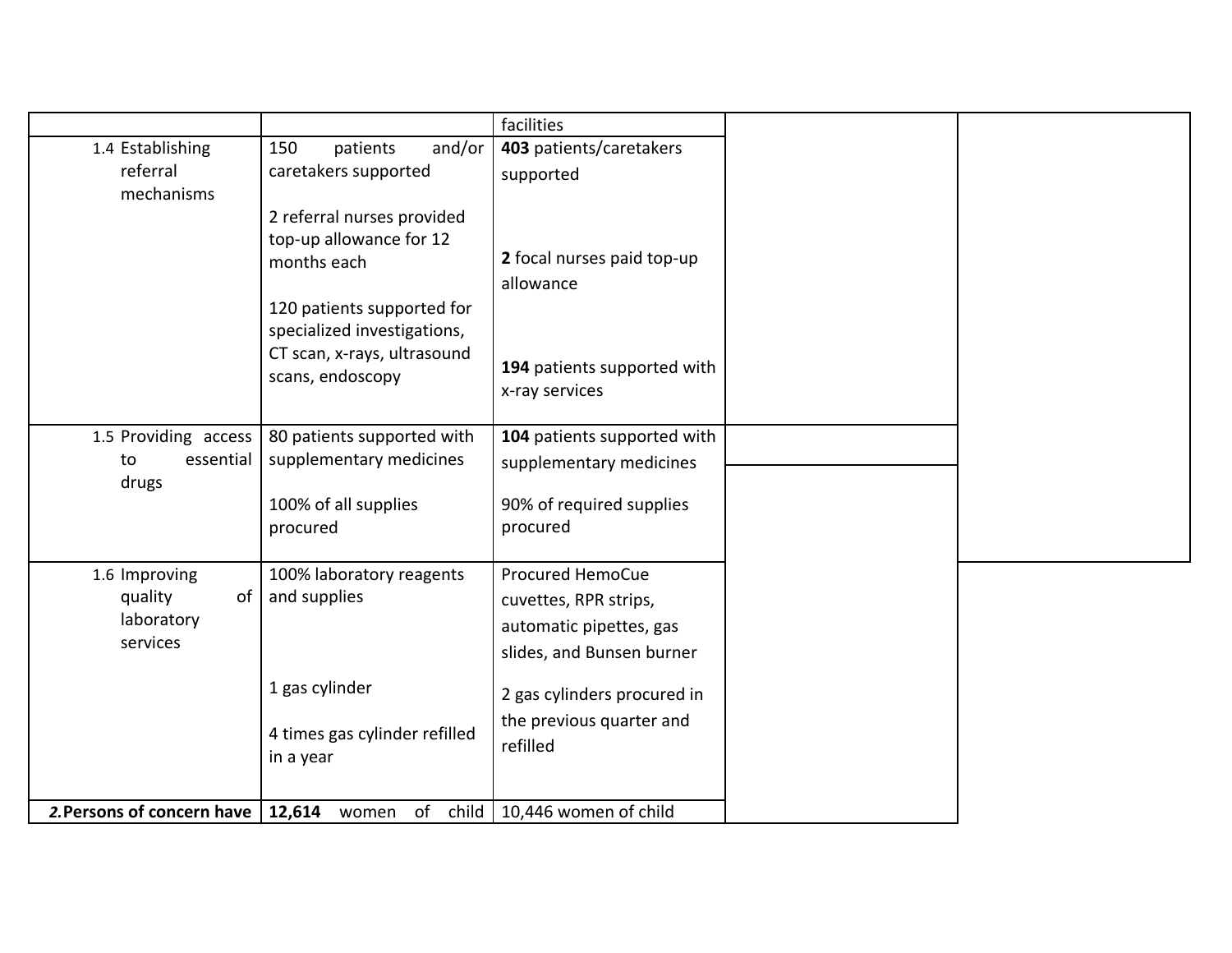| to<br>access              | bearing age targeted for     | bearing age accessed               |  |
|---------------------------|------------------------------|------------------------------------|--|
| comprehensive             | reproductive health services | reproductive services in the       |  |
| reproductive health and   |                              | reporting period                   |  |
| <b>HIV/AIDS services:</b> |                              | 50,458 community                   |  |
|                           |                              | members will be reached            |  |
|                           |                              | with HIV/AIDS messages             |  |
| 2.1 Supporting safe       | 60 children followed up and  | 21 babies followed up and          |  |
| motherhood                | necessary support provided   | accorded appropriate               |  |
| services                  |                              | support                            |  |
|                           | 4 dialogues carried out      | No community dialogues on          |  |
|                           |                              | safe motherhood were               |  |
|                           |                              | conducted                          |  |
| Providing<br>2.2          | 2 post-test clubs supported  | 1 post-test club supported         |  |
| preventive                |                              | with uniforms                      |  |
| reproductive health       | 60% of World Aids Day        | Planned for the 1 <sup>st</sup> of |  |
| and HIV services          | activities supported         | December                           |  |
|                           |                              |                                    |  |
|                           | 100% of all supplies         | All relevant test kits and         |  |
|                           | procured                     | buffers procured                   |  |
|                           | 300 clients traced           | 122 clients traced                 |  |
|                           |                              | through telephone calls and        |  |
|                           |                              | home visits                        |  |
| 2.3 Providing care        | 127 (only refugees) persons  | 2,546 clients enrolled in          |  |
| and treatment for         | of concern will benefit from | ART since the program              |  |
| persons of concern        | <b>ART</b> services          | began                              |  |
| living with HIV and       |                              |                                    |  |
| <b>AIDS</b>               | 30 clients                   |                                    |  |
|                           |                              | 234 persons of concern             |  |
|                           |                              | receiving HIV care                 |  |
|                           | 144 outreaches               |                                    |  |
|                           |                              |                                    |  |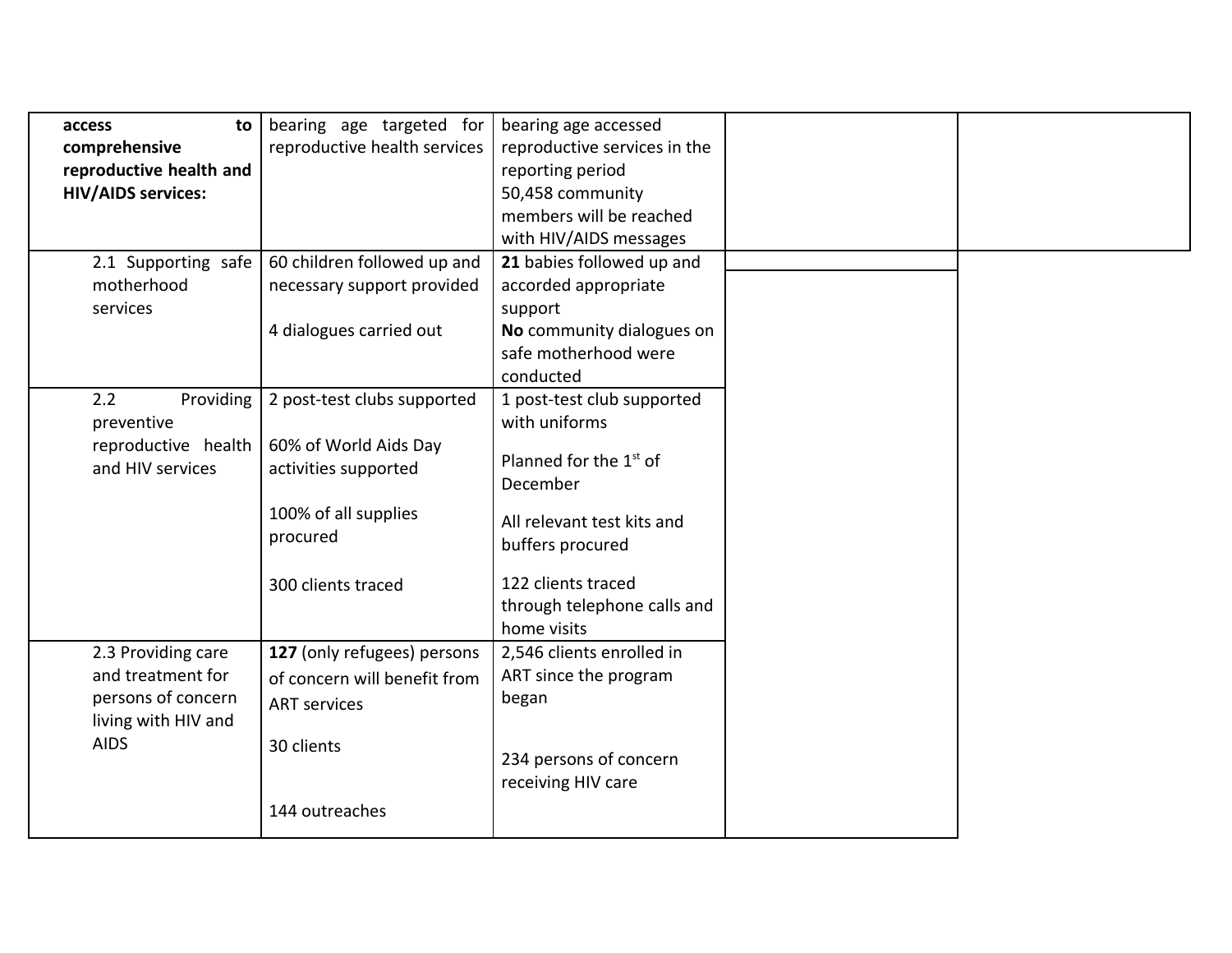|                                           | O <sub>1</sub><br>. outreaches held |  |
|-------------------------------------------|-------------------------------------|--|
| <b>Brief Description of Achievements:</b> |                                     |  |

Healthcare services were in critical condition when Real Medicine Foundation signed the tripartite agreement with the UNHCR and the Office of the Prime Minister, since this was a time when the influx of South Sudanese refugees was still at the climax. Challenges ranging from inadequate staffing, shortage of drugs, a poor referral system characterized by both lack of an ambulance and community structures, poor infrastructure, low demand for health services by the population, and the absence of a coherent disease surveillance strategy. Additional support from RMF assisted in addressing these highlighted gaps.

Generally, the healthcare service indicators were far below standard. Hence, in alignment with the three objectives as implemented by RMF, all of the indicators have either been improved or maintained. However, with the ever-increasing population, it is evident that pressure is being exerted on existing health services. In order to sustain results, RMF continues to conduct needs assessments to ascertain the arising needs in order to inform its planning and continue effective improvement of health service delivery.

## **Persistent Challenges and Possible Recommendations:**

1. **Timely access to health care:** Time spent waiting, waiting between identifying a need for specific tests and treatments and actually receiving the expected services is long due to the high population. Actual and perceived difficulties or delays decrease patient satisfaction and increase the number of patients who leave before being seen. *Address the laboratory capacity to diagnose a wide range of diseases.* 

2. Cultural influences: These account for the high percentage of teenagers who begin childbearing early among the persons of concern. The health of the mother is closely linked to the health and survival of the child. In addition, the socioeconomic level of the mother and the maternal health status (HIV/AIDS, malaria, nutrition) has an impact on the survival of the child. *Design strategy of intervention and delivery of services across the continuum of care. Need to integrate youth-friendly services in the health facilities and advocate for behavior change.* 

3. Inadequate capacity of health facilities: In terms of available space in the wards, laboratory waiting area, antenatal, and EPI departments. *Expand the wards and expand the waiting areas of the EPI department, standardize the laboratory working area to meet recommended biosafety standards, and expand the antenatal health education and waiting areas to cater to the high number of patients*.

4. Stock-out of drugs: Due to an ever-increasing number of patients, stocked drugs easily run out. *There is need to procure higher amounts than*